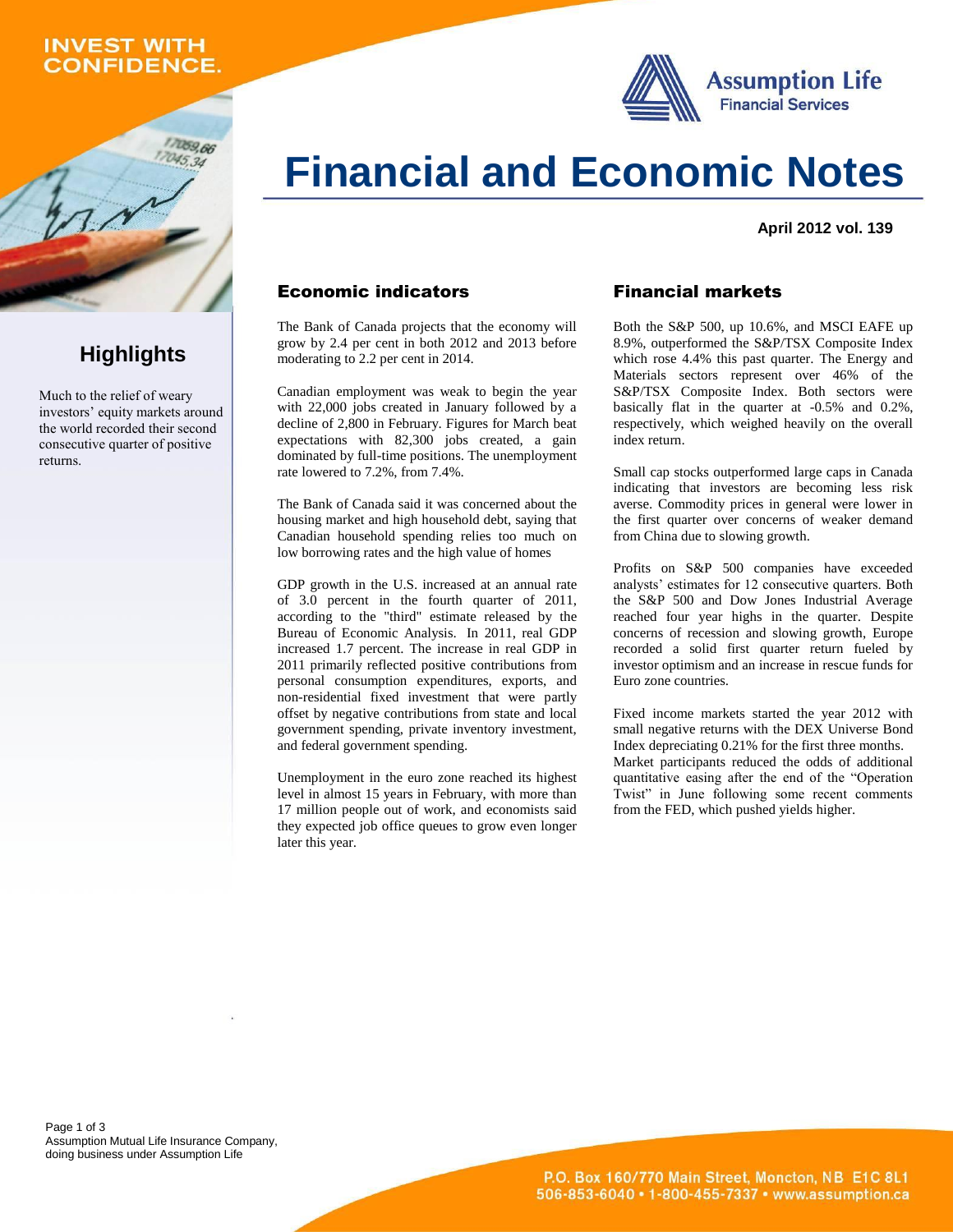# **INVEST WITH ONFIDENCE.**

17059,66  $17045,34$ 



# **Financial and Economic Notes**

# Assumption Life Investment Funds Applicable for Registered Pension Plan clients only

#### Gross returns as of March 31, 2012

| <b>FUNDS</b>                                         | 1 MTH            | <b>YTD</b>       | 1 year           | 2 years          | 3 years          | 4 years          | 5 years    |
|------------------------------------------------------|------------------|------------------|------------------|------------------|------------------|------------------|------------|
| <b>ASSUMPTION/LOUISBOURG FUNDS</b>                   | $\frac{0}{0}$    | $\frac{0}{0}$    | $\frac{0}{0}$    | $\frac{1}{2}$    | $\frac{0}{0}$    | $\frac{0}{0}$    | $\%$       |
| <b>Balanced Fund - RPP</b>                           | 0.4              | 3.0              | 0.6              | 5.2              | 9.1              | 2.7              | 1.8        |
| Multi-Index                                          | 0.1              | 3.9              | 1.2              | 6.0              | 11.0             | 3.0              | 2.4        |
| <b>Canadian Dividend Fund</b>                        | $-0.3$           | 7.0              | $-1.5$           | 10.7             | 19.8             | 3.6              | 3.9        |
| S&P / TSX Index                                      | $-1.6$           | 4.4              | $-9.8$           | 4.2              | 15.6             | 1.1              | 1.7        |
| <b>U.S. Equity Fund (\$CAN)</b>                      | 2.3              | 6.9              | 11.7             | 10.1             | 12.3             | 3.9              | 1.2        |
| S&P 500 Index (\$ CAN)                               | 4.6              | 10.6             | 11.6             | 11.1             | 14.2             | $\overline{3.1}$ | $-0.9$     |
| <b>Money Market Fund</b>                             | 0.1              | 0.2              | 1.0              | 0.9              | 0.9              | n/a              | n/a        |
| SCM 91 Day T-Bills                                   | $\overline{0.1}$ | $\overline{0.2}$ | $\overline{0.9}$ | $\overline{0.9}$ | $\overline{0.7}$ | n/a              | n/a        |
| <b>Canadian Equity Fund</b>                          | $-1.4$           | 6.6              | $-8.4$           | 4.1              | 14.3             | $-1.3$           | $-0.6$     |
| S&P / TSX Index                                      | $-1.6$           | 4.4              | $-9.8$           | 4.2              | 15.6             | 1.1              | 1.7        |
| <b>Fixed Income Fund</b>                             | $-0.2$           | 0.1              | 9.5              | 7.4              | 7.9              | 6.7              | 6.1        |
| SCM Universe Bond Index                              | $-0.3$           | $-0.2$           | 9.7              | 7.4              | 6.7              | 6.2              | 6.1        |
| <b>Growth Portfolio</b>                              | $-0.1$           | 4.8              | $-4.1$           | n/a              | n/a              | n/a              | n/a        |
| Multi-Index                                          | 0.1              | 6.4              | $-4.4$           | n/a              | n/a              | n/a              | n/a        |
| <b>Balanced Growth Portfolio</b>                     | $-0.1$           | 3.9              | $-1.6$           | n/a              | n/a              | n/a              | n/a        |
| Multi-Index                                          | $-0.1$           | 4.8              | $-1.6$           | n/a              | n/a              | n/a              | n/a        |
| <b>Balanced Portfolio</b>                            | 0.1              | 2.9              | 1.8              | n/a              | n/a              | n/a              | n/a        |
| Multi-Index                                          | $-0.1$           | 3.1              | 2.1              | n/a              | n/a              | n/a              | n/a        |
| <b>Conservative Portfolio</b>                        | 0.0              | 2.8              | 6.0              | n/a              | n/a              | n/a              | n/a        |
| Multi-Index                                          | $-0.2$           | 1.5              | 5.6              | n/a              | n/a              | n/a              | n/a        |
| <b>Small Cap. Canadian Equity Fund</b>               | $-3.8$           | 5.8              | $-6.1$           | 12.3             | 31.6             | 8.4              | 8.0        |
| <b>BMO NB Small Cap Weighted Index</b>               | $-4.9$           | 6.0              | $-14.2$          | 7.6              | 29.6             | 3.6              | 0.2        |
| <b>TSX Momentum</b>                                  | $-1.8$           | $-0.3$           | $-23.9$          | 0.6              | 9.5              | $-1.7$           | 1.3        |
| S&P / TSX Index                                      | $-1.6$           | 4.4              | $-9.8$           | 4.2              | 15.6             | 1.1              | 1.7        |
| <b>FIDELITY FUNDS</b>                                |                  |                  |                  |                  |                  |                  |            |
| <b>Canadian Opportunities Fund</b>                   | 0.9              | 6.4              | $-7.8$           | 9.1              | 26.6             | 9.3              | 8.0        |
| S&P / TSX Small and Mid Cap Combined Index           | $-2.6$           | 3.9              | $-8.7$           | 8.9              | 24.4             | 4.1              | 2.7        |
| <b>True North Fund</b>                               | 0.2              | 4.6              | $-6.9$           | 5.0              | 14.6             | 1.3              | 2.4        |
| S&P / TSX Index                                      | $-1.6$           | 4.4              | $-9.8$           | 4.2              | 15.6             | 1.1              | 1.7        |
| <b>Overseas Fund</b>                                 | 0.3              | 10.2             | $-4.2$           | 2.8              | 10.5             | $-3.5$           | $-6.9$     |
| <b>MSCI EAFE Index</b>                               | 0.8              | 8.9              | $-3.1$           | 1.2              | 8.4              | $-4.4$           | $-6.2$     |
| <b>Global Health Care Fund</b>                       | 3.6              | 7.9              | 10.5             | 6.1              | 9.3              | 5.0              | 1.5        |
| Goldman Sachs HealthCare Index                       | 4.7              | 6.0              | 16.0             | 8.7              | 9.0              | 5.6              | 0.9        |
| <b>Global Technology Fund</b>                        | 4.6              | 17.1             | 11.4             | 9.7              | 16.7             | 7.3              | 3.2        |
| Goldman Sachs Technology Index                       | 5.7              | 18.0             | 16.4             | 10.8             | 16.6             | 6.3              | 2.5        |
| <b>Europe Fund</b>                                   | 2.9              | 15.4             | 0.9              | 6.5              | 12.1             | $-4.1$           | $-1.9$     |
| <b>MSCI</b> Europe Index                             | $\overline{0.9}$ | 8.6              | $-5.0$           | 1.3              | 8.9              | $-5.6$           | $-6.7$     |
| <b>American Disciplined Equity Fund</b>              | 3.9              | 11.7             | 7.3              | 9.1              | 12.9             | n/a              | n/a        |
| S&P 500 Index (\$CAN)                                | 4.6              | 10.6             | 11.6             | 11.1             | 14.2             | n/a              | n/a        |
| <b>NorthStar Fund</b>                                | 3.5              | 8.6              | $-0.4$           | 5.7              | 15.5             | n/a              | n/a        |
| <b>MSCI</b> World Index                              | 2.6<br>1.0       | 9.6<br>3.8       | 3.4<br>7.4       | 5.9<br>10.8      | 11.3<br>19.0     | n/a              | n/a        |
| <b>Monthly Income Fund</b><br>Multi-Index            | 0.1              | 3.9              | 1.2              | 6.0              | 11.0             | n/a              | n/a        |
|                                                      | $-1.0$           | 2.8              | $-2.9$           | 4.2              | 12.4             | n/a<br>n/a       | n/a<br>n/a |
| <b>Canadian Asset Allocation Fund</b><br>Multi-Index | 0.1              | 3.9              | 1.2              | 6.0              | 11.0             | n/a              | n/a        |
| <b>Far East Fund</b>                                 | $-1.4$           | 10.1             | $-2.5$           | n/a              | n/a              | n/a              | n/a        |
| MSCI AC FE ex Jap (G)                                | $-1.5$           | 11.1             | $-2.6$           | n/a              | n/a              | n/a              | n/a        |